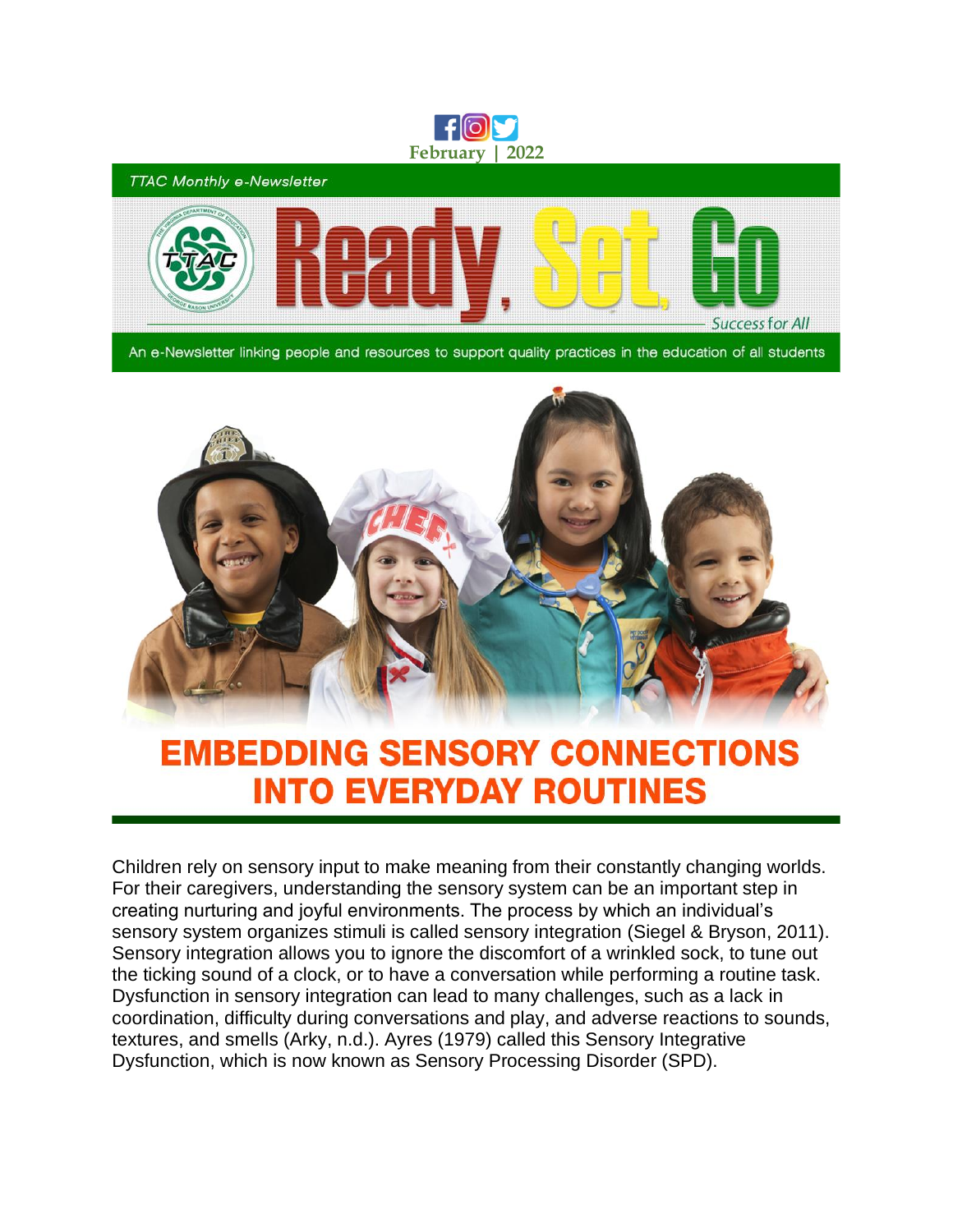Sensory integration is rooted in vestibular (movement and balance), proprioceptive (joints, muscles, and tendons), and tactile (touch) sensations which are described by Angie Voss as the "power sensations" (n.d.). When children are exposed to a variety of sensory experiences at a young age, more opportunities exist for receptors in the brain to make the neuronal connections needed to take in, process, and interpret sensory input (Hanscom, 2016). Therefore, embedding power sensations into everyday routines allows teachers and families to create opportunities for children to form the neuronal connections needed to develop a solid foundation for learning, especially for those with SPD (Hanscom, 2016; Voss, 2011). These connections not only help children translate their current world, but will also improve their regulation for sensory input in the future.

Get **Ready** to to discover the power of building a strong sensory foundation for early childhood development and learning by understanding the impact of sensory integration. By exposing young children to sensory stimuli in their daily routines, teachers and families can set up the opportunities for sensory integration in everyday contexts (Hanscom, 2016).

- [Sensory Processing Issues Explained](https://childmind.org/article/sensory-processing-issues-explained/) Beth Arky article
- [The REAL Reason Children Fidget](https://www.ted.com/talks/angela_hanscom_the_real_reason_children_fidget_and_what_we_can_do_about_it) TED talk with Angela Hanscom
- [The In-Sync Child](https://in-sync-child.com/) website
- [A Sensory Life](https://asensorylife.com/index.html) website

Get Set to create learning environments that focus on embedding the power sensations into everyday classroom and home routines. Early childhood settings (i.e., family life, classroom, daycare center) have many opportunities to embed sensory learning (Dunst et al., 2002). Routines provide the perfect time for children to learn, due to their repetitive and predictable nature. In addition, routines often involve an interested and committed adult facilitator. Since routines happen every day, you can simply evaluate your current environment for opportunities to embed sensory experiences and document children's responses to determine how to differentiate learning for every child. As children will have different sensory preferences, it is common to notice adverse reactions to sensory stimuli. Therefore, it is important to be mindful and to adjust for individual sensory preferences. For example, some children may prefer a "fluffy, soft" hand towel instead of a "rough, scratchy" paper towel.

- [Family Guided Routines Based Intervention: Everyday Routines, Activities and](http://fgrbi.com/everyday-routines-activities-and-places/)  [Places resource](http://fgrbi.com/everyday-routines-activities-and-places/) *[E](http://fgrbi.com/everyday-routines-activities-and-places/)vidence-Based Reasons Why Routines are Important*
- [Sensory Success in the Classroom](https://sensoryhealth.org/sites/default/files/publications/4.%20Sept.-Oct.%202013%20Sensory%20Success%20in%20the%20Classroom.pdf) Autism Digest article
- [Alerting Sensory Activities for the Classroom](http://ttaconline.org/Resource/JWHaEa5BS75es5KZPDvU6A/Resource-alerting-sensory-activities-for-the-classroom) handout
- [Early Childhood Technical Assistance Center: Instruction Checklists](https://ectacenter.org/decrp/type-checklists.asp) *Embedded Instructional Practices*
- [Sensory Balanced Daily Schedules](https://sensoryhealth.org/node/1485) a guided scheduling tool from the STAR Institute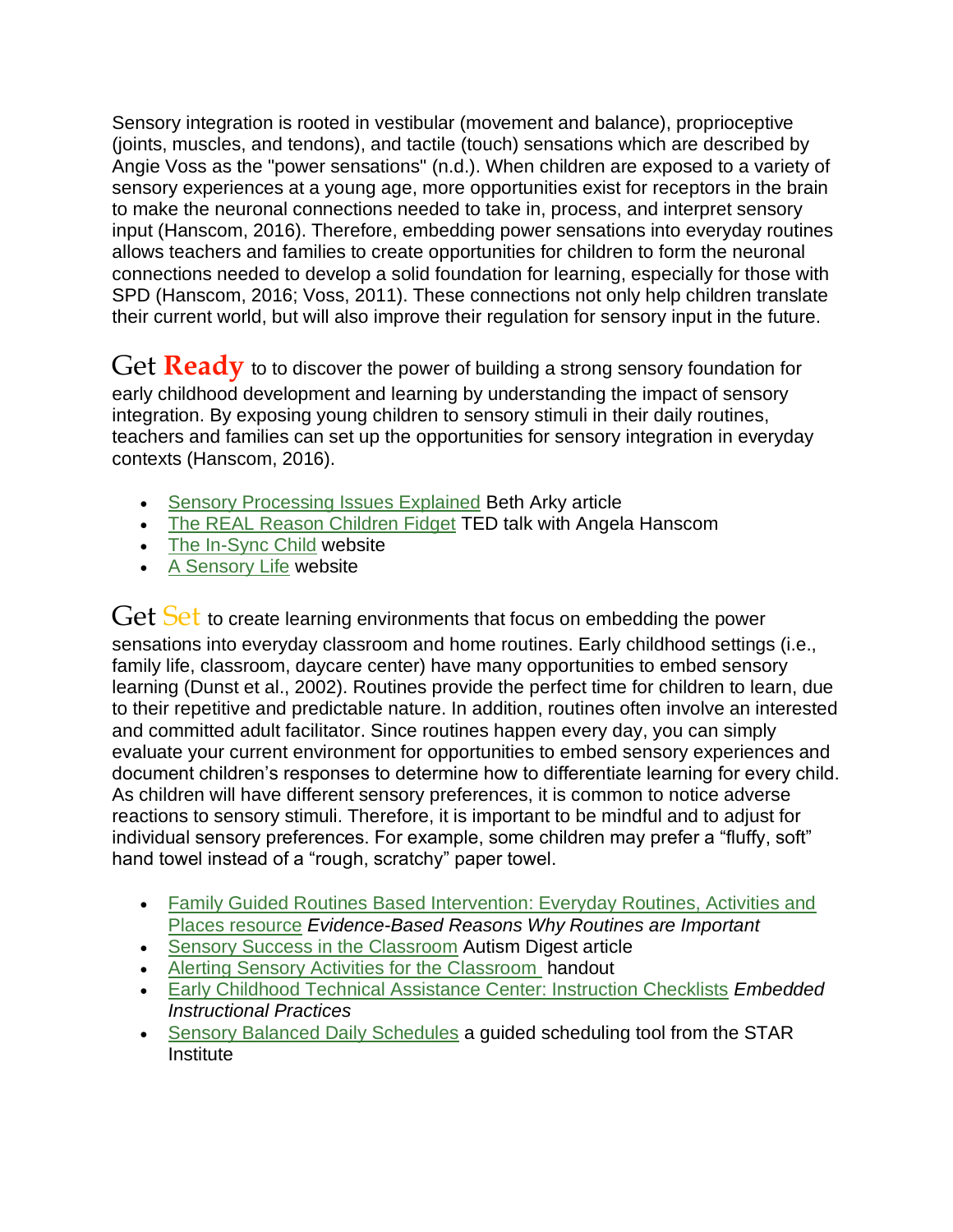$Go$  support families and caregivers in developing everyday routines with a sensory development focus by sharing your knowledge. In early childhood, consistency across settings is important for learning and development. When families are encouraged to integrate sensory experiences, the connections are made for building a strong sensory foundation (vestibular, proprioceptive, and tactile). As you support families, keep in mind that the power sensations working in tandem will help to harmoniously organize sensory input (Siegel & Bryson, 2011; Voss, n.d.).

- [Evidence-Based International Early Intervention Office: Intervention Planning](http://eieio.ua.edu/materials.html)  [resource](http://eieio.ua.edu/materials.html) Protocol for the RBI
- [Family Guided Routines Based Intervention: Everyday Routines, Activities and](http://fgrbi.com/everyday-routines-activities-and-places/)  [Places resource](http://fgrbi.com/everyday-routines-activities-and-places/) Building Routines with Children and Caregivers Tip Sheet
- [Raising a Sensory Smart Child: The Definitive Handbook for Helping Your Child](https://www.sensorysmarts.com/about_book.html)  [with Sensory Processing Issues](https://www.sensorysmarts.com/about_book.html) by Lindsey Biel and Nancy Peske
- [Creating a Sensory Environment in the Home](https://asensorylife.com/sensory-in-the-home.html) from Angie Voss' website, [A](https://asensorylife.com/index.html)  [Sensory Life](https://asensorylife.com/index.html)
- [Learning through Routines](https://vcuautismcenter.org/earlychildhood/families/routines/) series from the VCU Autism Center for Excellence

## References

Ayres, A. J. (1979). *Sensory integration and the child.* Western Psychological Services.

Arky, B. (n.d.). *Sensory processing issues explained: Oversensitivity, tantrums, clumsiness – All could point to problems taking in the world.* Child Mind Institute. <https://childmind.org/article/sensory-processing-issues-explained/#a-sensory-checklist>

[Dunst, C. J., Hamby, D., Trivette, C. M., Raab, M., & Bruder, M. B. \(2002\). Young](https://campaignlp.constantcontact.com/em/1120412605452/e8570733-9b49-4dc7-841f-fd0b553415f7)  [children's](https://campaignlp.constantcontact.com/em/1120412605452/e8570733-9b49-4dc7-841f-fd0b553415f7) participation in everyday family and community activity. *Psychological Reports, 91*, 875-897. <https://doi.org/10.2466/pr0.2002.91.3.875>

Hanscom, A. (2016). *Balanced and barefoot: How unrestricted outdoor play makes for strong, confident, and capable children*. New Harbinger Publications, Inc.

Siegel, D. J., & Bryson, T. P. (2011). *The whole brain child: 12 Revolutionary strategies to nurture your child's developing mind.* Bantam Books.

Voss, A. (2011). *Understanding your child's sensory signals: A practical daily use handbook for parents and teachers* (3<sup>rd</sup> ed.). Create Space Publishing.

Voss, A. (n.d.). The power sensations…Your sensory foundation. A Sensory Life. <https://asensorylife.com/the-power-sensationsyour-sensory-foundation.html>